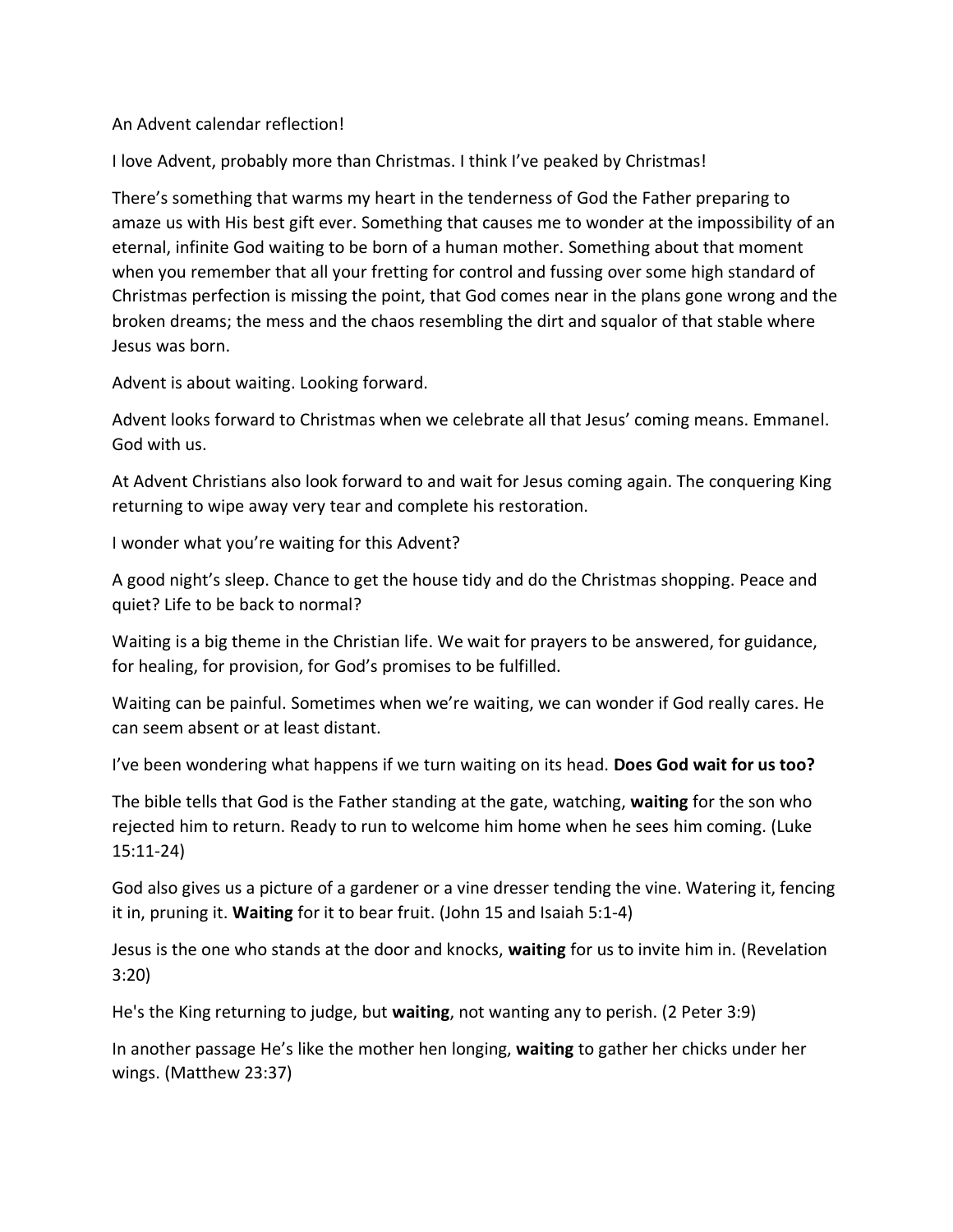In Genesis we have the picture of the creator, the giver of life and breath, **waiting** in the garden to walk and talk with his children. (Genesis 3:8-9)

Of course, God doesn't wait like a needy, insecure friend. He doesn't need anything from us. He's not demanding in that way. God is totally sufficient.

When I wait, I get impatient or irritable. I lose hope and am easily discouraged. I struggle for contentment.

But God waits patiently; faithfully; attentively; lovingly; joyfully; expectantly; knowing the end; already there.

His waiting is not passive either. Psalm23, that great poem about the Lord as a Shepherd, reminds us that as he leads us through the valley, his goodness and mercy will follow us...the better translation is his goodness and mercy pursue us.

So, I have an advent challenge for you. Or actually more of an invitation.

An Advent calendar full of windows to open. But not a physical one. Each day can you find a window behind which God is waiting. Waiting to meet with you. For every chocolate, an encounter that brings you closer to God!

I have some ideas about where he might be waiting.

I love the idea that he's simply waiting for me to wake up in the morning and for my thoughts to finally get round to Him, through the blur and chaos, as I pray for strength to get through the day or even remember to thank him for a new day.

Maybe he's waiting for you to delight in something he made especially for your enjoyment-a frosty morning, crunchy leaves.

Maybe he's waiting to share a quiet moment with you over a cup of tea, as you resist the urge to look at your phone and simply rest and breathe together.

Or maybe he's waiting for you in a conversation with a friend who is really struggling. Waiting for you to catch a glimpse of his compassion, of his heart aching and have you share in that with him... and love your friend.

Maybe you'll be having a precious moment with your children, when your heart brims over with love. They've said something funny or done something you're proud of. And God's waiting to say "that's just a fraction of the way I delight in you!"

Or maybe at the end of your tether he's waiting for you to lean in, rest your head against his shoulder and give way to tears, knowing he wipes them away, knowing he understands, feeling the solidness of his comfort.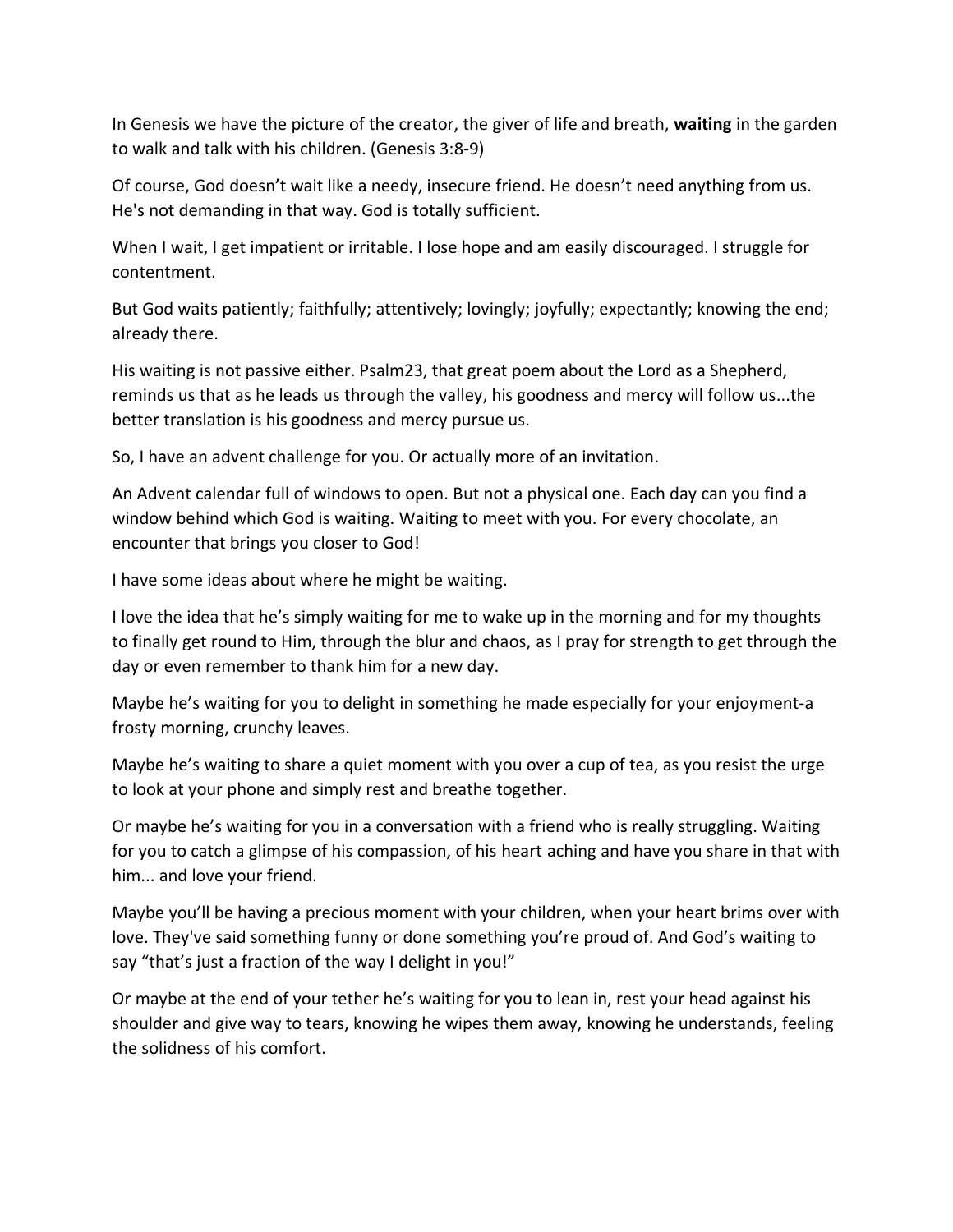Perhaps he's waiting for you to notice an answer to prayer and turn to him with a grateful smile.

Maybe he's waiting for you to take him at his word that he really will be with you and to step out of your comfort zone and enjoy seeing him do amazing things through you.

Or maybe he's waiting to relieve you of a burden you've carried alone for too long, to bring alongside you a friend who will listen.

Perhaps he's waiting for your heart to turn to him, needing to hear him say "I forgive you," to share that moment of deep peace and rightness with him.

Maybe he's just waiting at the end of the day to share that moment when you drop into bed and breathe a grateful sigh. We did it Lord!

So many ways our Father God has to draw us near to himself! So many kindnesses. So much more satisfying than the chocolate Advent calendar!

Let's pray that that this Advent is a time of finding him in those moments and sharing them with him.

Of opening windows into the Father's heart.

Of knowing Emmanuel. God with us.

Maybe you'll even want to open more than one window a day. Unlike a chocolate advent calendar, that's not cheating, that's what God longs for! **That's what he's waiting for**.

Enjoy listening to this song, Prepare Him Room, as you anticipate God meeting with you this Advent. [Prepare Him Room -](https://www.youtube.com/watch?v=KO4a0ky0Kc8) Sovereign Grace - YouTube